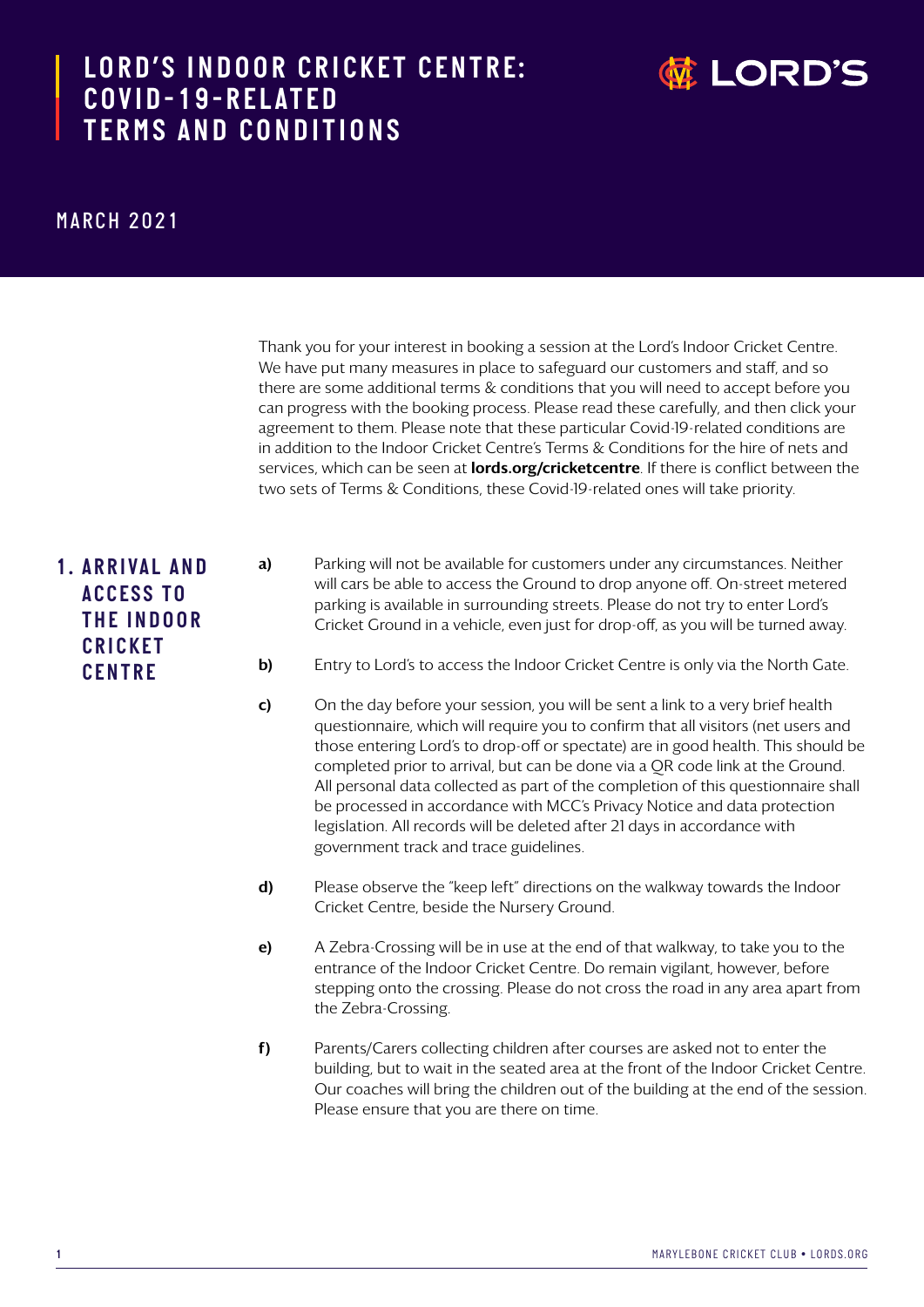| 2. GROUP SIZES<br><b>AND ACCESS</b><br><b>TO THE NETS</b> | a) | Children's courses will be limited to 12 per course across 4 nets, plus 2 coaches.<br>These will take place in nets 1-4 and 5-8, with children leaving their kit bags<br>alongside net 1 or net 8 as appropriate.                                                                                                                 |
|-----------------------------------------------------------|----|-----------------------------------------------------------------------------------------------------------------------------------------------------------------------------------------------------------------------------------------------------------------------------------------------------------------------------------|
|                                                           | b) | Further information on group sizes and the rules for nets will be published by<br>ECB in early April, and MCC will react accordingly. We are currently only taking<br>bookings for Children's coaching courses and children's individual coaching.                                                                                |
| <b>3. HEALTH</b>                                          | a) | Please ensure that you only attend the Indoor Cricket Centre if nobody in your<br>household is showing any symptoms of Covid-19, which can be seen here:<br>https://www.nhs.uk/conditions/coronavirus-covid-19/symptoms/.<br>Please take your temperature before leaving home, and remain at home<br>if it is above 37.5 degrees. |
|                                                           | b) | If you develop symptoms during your session, please leave Lord's. The refund<br>position will be reviewed by MCC on a case-by-case basis.                                                                                                                                                                                         |
| 4. ADDITIONAL<br><b>SAFETY</b>                            | a) | Hand-sanitiser is available and all players will be asked to sanitise their hands<br>every 15 minutes.                                                                                                                                                                                                                            |
| <b>MEASURES</b>                                           | b) | Any communal equipment will be regularly sanitised.                                                                                                                                                                                                                                                                               |
|                                                           | c) | Please do not share cricket equipment.                                                                                                                                                                                                                                                                                            |
|                                                           | d) | A cleaner will be on-site throughout the day to clean all equipment<br>and surfaces.                                                                                                                                                                                                                                              |
|                                                           | e) | Net sessions will last 50 minutes, to allow for cleaning of the nets & equipment<br>between sessions.                                                                                                                                                                                                                             |
| <b>5. SPECTATORS</b>                                      | a) | Parents/carers are encouraged not to remain at Lord's during sessions.                                                                                                                                                                                                                                                            |
|                                                           | b) | If you do need to remain in the Centre during the session, it must only be one<br>parent/carer per family. Viewing is from the balcony only and not from besides<br>nets 1 and 8. Please observe physical distancing of 2 metres while spectating<br>and masks should be worn while walking around the building.                  |
| 6. THE                                                    | a) | All four changing rooms and showers.                                                                                                                                                                                                                                                                                              |
| <b>FOLLOWING</b><br><b>AREAS WILL</b><br><b>BE CLOSED</b> | b) | The coffee-shop and first floor lavatories (except access for disabled users)                                                                                                                                                                                                                                                     |
|                                                           | C) | The Performance Analysis suite                                                                                                                                                                                                                                                                                                    |
|                                                           | d) | The lift (except for disabled users)                                                                                                                                                                                                                                                                                              |
|                                                           | e) | The vending machines                                                                                                                                                                                                                                                                                                              |
|                                                           | f) | The water fountains (although water bottles can be re-filled in the lavatories)                                                                                                                                                                                                                                                   |